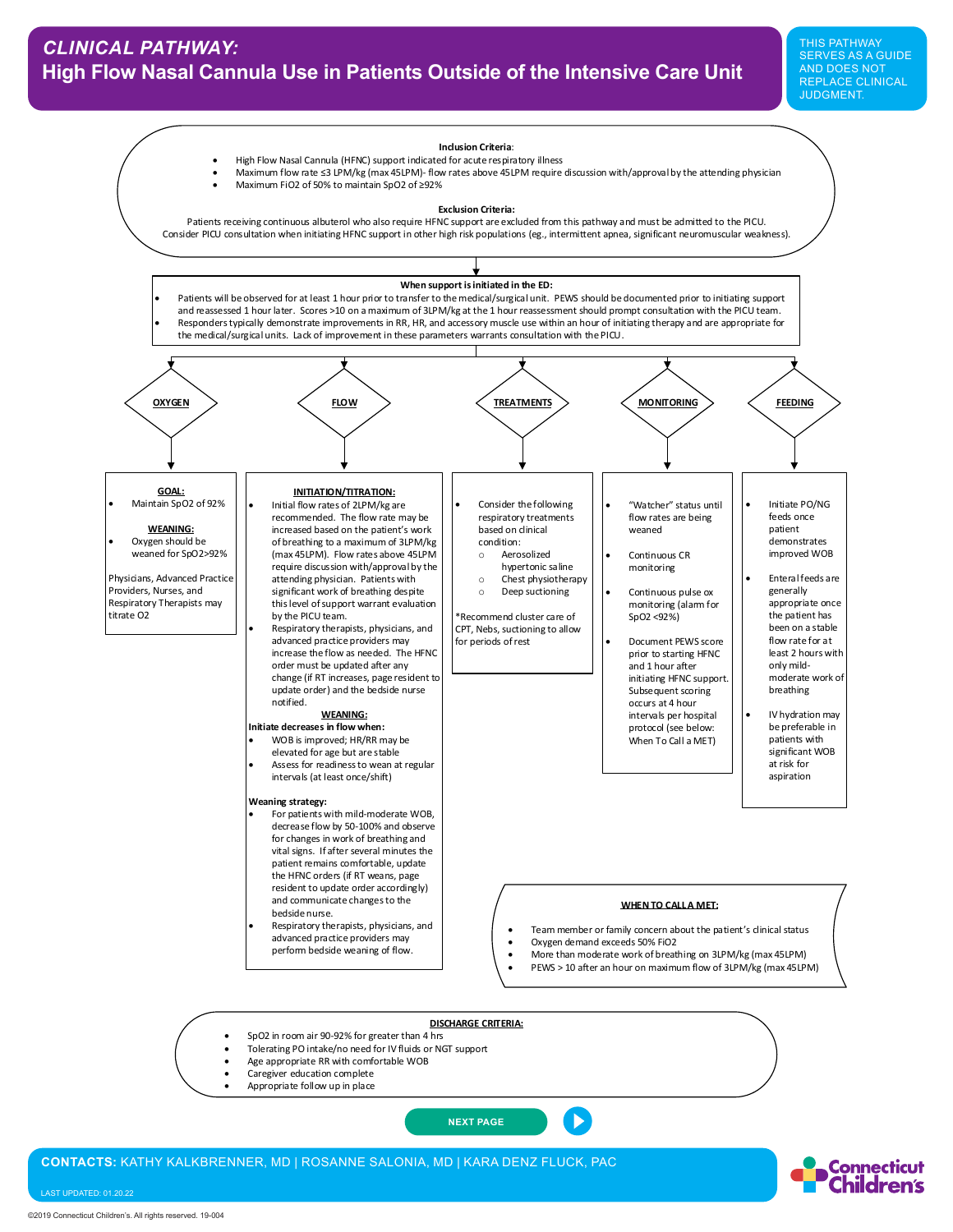## <span id="page-1-0"></span>Practice Guideline

**High Flow Nasal Cannula Use in Patients Outside of the Pediatric Intensive Care Unit** Original 7/14/17; rev. 11/2018, 1/2020, 1/2021, 1/2022

I. Purpose

Create a standardized approach for providing heated high flow nasal cannula (HFNC) support to pediatric patients outside of the Pediatric Intensive Care Unit (PICU).

II. Background

High flow systems are designed to heat and humidify gas mixtures for safe delivery at flow rates that meet or exceed a patient's inspiratory flow demands, thereby decreasing work of breathing in the setting of respiratory illness. In addition to the benefits of avoiding more invasive modes of ventilatory support, HFNC therapy has the potential to decrease metabolic demands and facilitate safe enteral nutrition earlier in the disease course.

## III. Inclusion Criteria

Patients who meet the following criteria may be appropriate candidates for HFNC therapy outside of the PICU setting:

- i. HFNC therapy prescribed for an acute respiratory illness
- ii. Support does not exceed 3LPM/kg flow (max 45LPM- flow rates above 45LPM require discussion with/approval by the attending physician)
- iii. Oxygen demand does not exceed 50% FiO2 to maintain SpO2 of 92% and above

## IV. Exclusion Criteria

Patients receiving continuous albuterol who also require HFNC support are excluded from this pathway and must be admitted to the PICU. Other populations of patients receiving high flow support *may* be more appropriate for the ICU setting. For example, patients with intermittent apnea or significant neuromuscular weakness require a degree of vigilance that may not be possible outside of the ICU environment. When there is doubt or questions arise, consultation with the PICU team is advised.

- V. Management Guidelines
	- *a. Initiation/titration of support*
		- i. Supplemental oxygen is the treatment for hypoxemia and therefore should be titrated to maintain a minimum SpO2 of 92%. Patients with an oxygen demand that exceeds 50% FiO2 require consultation with the PICU team.
		- ii. Increased flow rates are the treatment for increased work of breathing. Initial flow rates of 2LPM/kg are recommended. The flow rate may be increased as needed based on the patient's work of breathing to a maximum of 3LPM/kg or 45LPM, whichever is less. Flow rates above 45LPM require discussion with/approval by the attending physician. Patients with significant work of breathing despite this level of support warrant evaluation by the PICU team.

Patients who respond well to HFNC support typically demonstrate improvements in respiratory rate, heart rate, and accessory muscle use within an hour of initiating therapy. Lack of improvement in these parameters despite support with flow rates of 3LPM/kg (max 45LPM) signals the need for more support with CPAP/BiPAP or mechanical ventilation.



**CONTACTS:** KATHY KALKBRENNER, MD | ROSANNE SALONIA, MD | KARA DENZ FLUCK, PAC

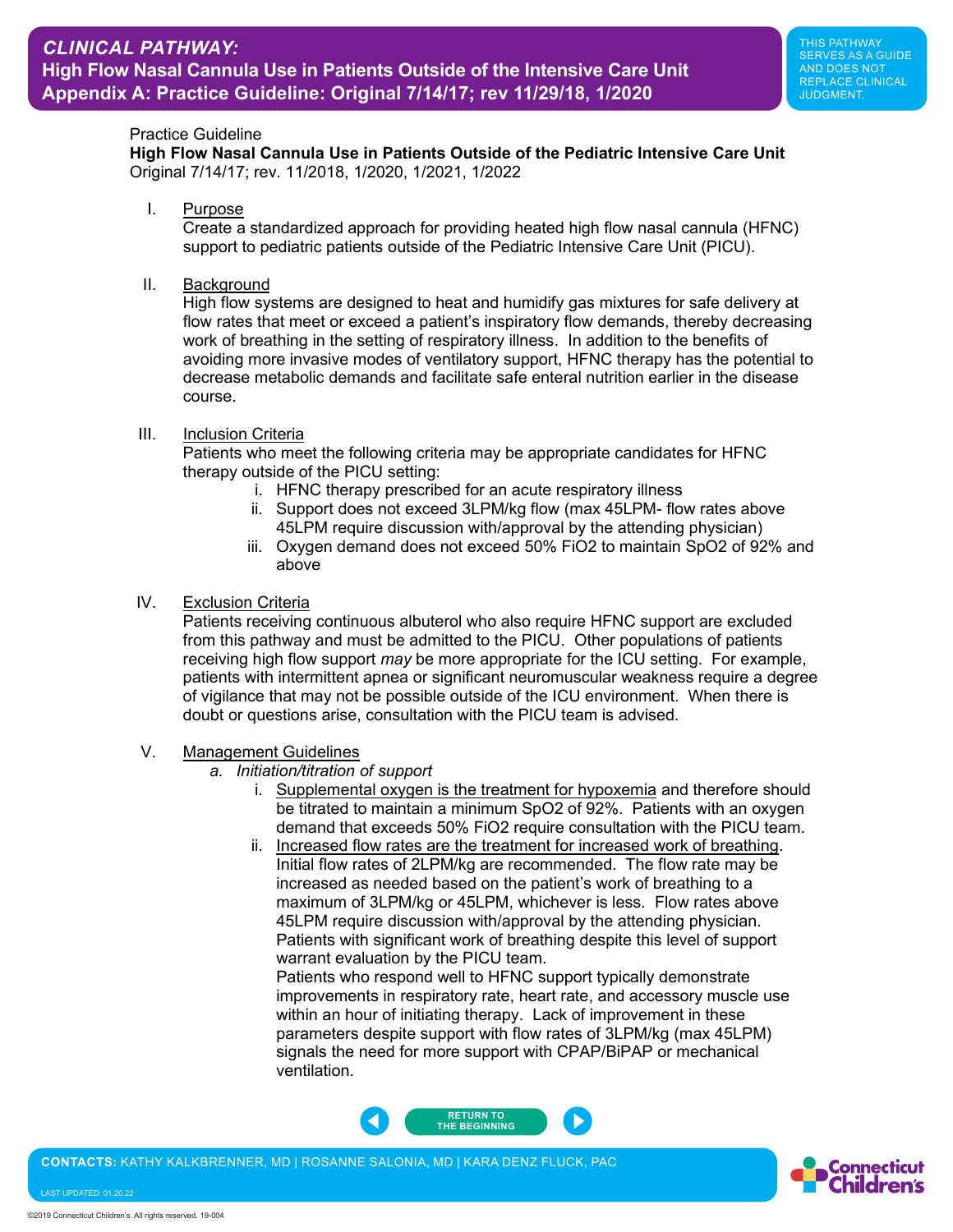iii. When support is initiated in the ED, patients will be observed for at least an hour to evaluate the response to therapy and determine whether disposition to the medical/surgical units v. PICU is appropriate. The PEWS score should be documented prior to initiating support and reassessed 1 hour later. PEWS >10 on a maximum of 3LPM/kg (max 45LPM) at the 1 hour reassessment should prompt consultation with the PICU team.

## *b. Feeding*

- i. Oral/NGT feeds may be initiated once improvements have been demonstrated in work of breathing with a stable level of support. Avoidance of enteral feeding is advised when initiating HFNC support until there is sufficient confidence that other modes of positive pressure ventilation will not be necessary. This is in order to avoid the aspiration risks associated with initiating CPAP/BiPAP or endotracheal intubation in a patient with a full stomach. Enteral feeds are generally appropriate once the patient has been on a stable flow rate for at least 2 hours with mild to moderate work of breathing.
- *c. Weaning support*
	- i. Supplemental oxygen should be weaned to the lowest FiO2 needed to maintain SpO2 of 92%. Physicians, advanced practice providers, nurses, and respiratory therapists may titrate FiO2.
	- ii. Once the patient's work of breathing has improved and HR/RR have stabilized, flow may be decreased. Many patients will only require HFNC support for 12-24 hours, and the best way to determine ongoing need is to assess changes in vital signs and work of breathing in response to a decrease/discontinuation of flow. A suggested approach for patients with mild-moderate work of breathing is to decrease the flow rate by 50-100% at the bedside and observe for changes in work of breathing and vital signs; the need for ongoing support is generally clear after only a few minutes of monitoring. Patients who tolerate a step down in flow then require the HFNC order to be updated and changes communicated to the bedside nurse. Respiratory therapists, physicians, and advanced practice providers may perform these bedside weans.
- *d. Monitoring*
	- i. Patients receiving HFNC therapy will have "Watcher" status until their condition stabilizes and flow rate is being actively weaned.
	- ii. Patients receiving HFNC therapy mandate continuous pulse oximetry and full cardiorespiratory monitoring.
	- iii. Patients will frequently have a PEWS score of 7 or more because all HFNC patients are on more than 4LPM of support and therefore automatically start with a minimum of 4 points assigned. The PEWS score should be documented just before starting HFNC support and reassessed one hour later. Scores >10 on a maximum of 3LPM/kg (max 45LPM) after the one hour reassessment should prompt a MET activation. Subsequent PEWS scores should be obtained at 4 hour intervals per hospital policy.
	- iv. MET activations are indicated for: any concern that a patient is experiencing a decline in cardiorespiratory or neurological status; oxygen demand >50% FiO2; more than moderate work of breathing on 3LPM/kg



**CONTACTS:** KATHY KALKBRENNER, MD | ROSANNE SALONIA, MD | KARA DENZ FLUCK, PAC